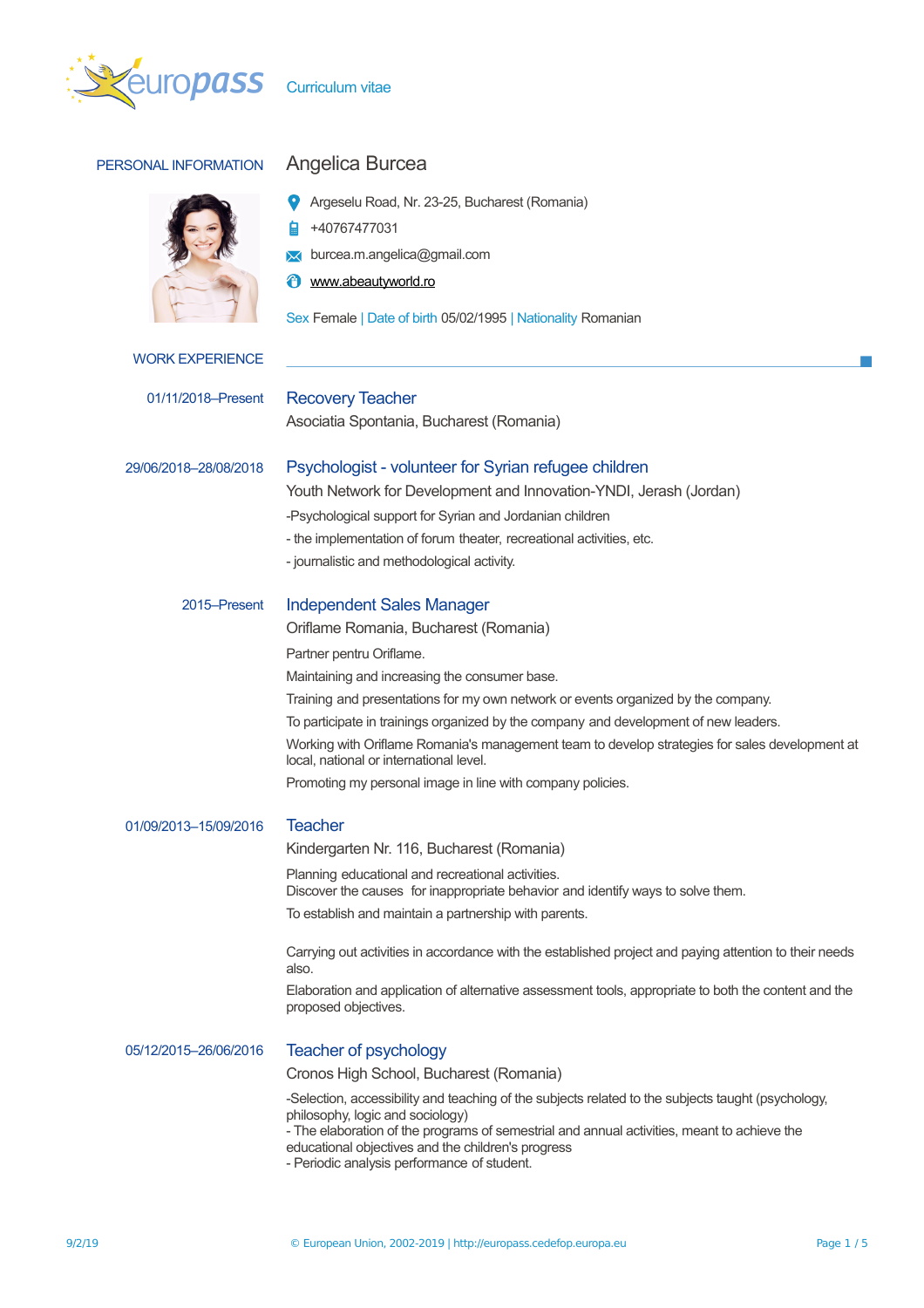

| 11/2014-06/2015               | <b>Volunteer</b>                                                                                                                                                                                                                                                                                                         |
|-------------------------------|--------------------------------------------------------------------------------------------------------------------------------------------------------------------------------------------------------------------------------------------------------------------------------------------------------------------------|
|                               | Save the Children, Bucharest (Romania)                                                                                                                                                                                                                                                                                   |
|                               | Preparing the activities of the E-Sight project (for children with visual impairment) in Bucharest.<br>Pay more attention to the relationship with children, taking into account their natural vulnerability, the<br>purpose of the activity they carry out and the norms, standards and principles of the organization. |
|                               | Promoting ideas, principles of the organization and adopting appropriate behavior in relation with<br>children.                                                                                                                                                                                                          |
| 14/10/2013-14/10/2014         | <b>Volunteer</b>                                                                                                                                                                                                                                                                                                         |
|                               | Asociatia Invingem Autismul, Bucharest (Romania)                                                                                                                                                                                                                                                                         |
|                               | Shadow for the autistic children in the center.<br>The confidentiality of the information to which he / she has access in the volunteer activities, including<br>after the closure of the activity.<br>Presenting the activity reports to the supervisor.                                                                |
| <b>EDUCATION AND TRAINING</b> |                                                                                                                                                                                                                                                                                                                          |
| 13/10/2017-07/2018            | Psychology of sex - Evaluation and Therapeutic Intervention                                                                                                                                                                                                                                                              |
|                               | The Romanian Experiential Psychotherapy Society, Bucharest (Romania)                                                                                                                                                                                                                                                     |
|                               | Therapeutic certificate                                                                                                                                                                                                                                                                                                  |
|                               | Empowered to work with couples, families, individual issues related to sexuality and intimacy.                                                                                                                                                                                                                           |
| 01/10/2016-30/06/2018         | <b>Master Degree</b>                                                                                                                                                                                                                                                                                                     |
|                               | "Psihodiagnosis, Experiential Unified Psychotherapy and Personal Development",<br>Bucharest (Romania)                                                                                                                                                                                                                    |
| 24/11/2017-Present            | <b>Attested Psychologist</b>                                                                                                                                                                                                                                                                                             |
|                               | College of Psychologists from Romania, Bucharest (Romania)                                                                                                                                                                                                                                                               |
|                               | Supervision in the specializations:                                                                                                                                                                                                                                                                                      |
|                               | Psychotherapy.                                                                                                                                                                                                                                                                                                           |
|                               | The special psychopedagogue.                                                                                                                                                                                                                                                                                             |
|                               | Psychological counselor.                                                                                                                                                                                                                                                                                                 |
|                               | Counsel for personal development.                                                                                                                                                                                                                                                                                        |
|                               |                                                                                                                                                                                                                                                                                                                          |
| 08/02/2018-10/03/2018         | Certificate of Cognitive Behavioral Psychotherapy Techniques and                                                                                                                                                                                                                                                         |
|                               | <b>Behavioral Analysis Applied in Autism Disorders</b>                                                                                                                                                                                                                                                                   |
|                               | College of Psychologists in Romania and Association of Cognitive and Behavioral<br>Psychotherapy in Romania, Cluj-Napoca (Romania)                                                                                                                                                                                       |
| 21/10/2017-29/10/2017         | TRAINER, cod COR 242401                                                                                                                                                                                                                                                                                                  |
|                               | S.C. Training Teaching Center S.R.L., Bucharest (Romania)                                                                                                                                                                                                                                                                |
| 18/09/2017-23/09/2017         | <b>Expert Accessing European Structural and Cohesion Funds, COR</b>                                                                                                                                                                                                                                                      |
|                               | 242213<br>S.C. ATC & IT SOLUTIONS S.R.L., Bucharest (Romania)                                                                                                                                                                                                                                                            |
|                               |                                                                                                                                                                                                                                                                                                                          |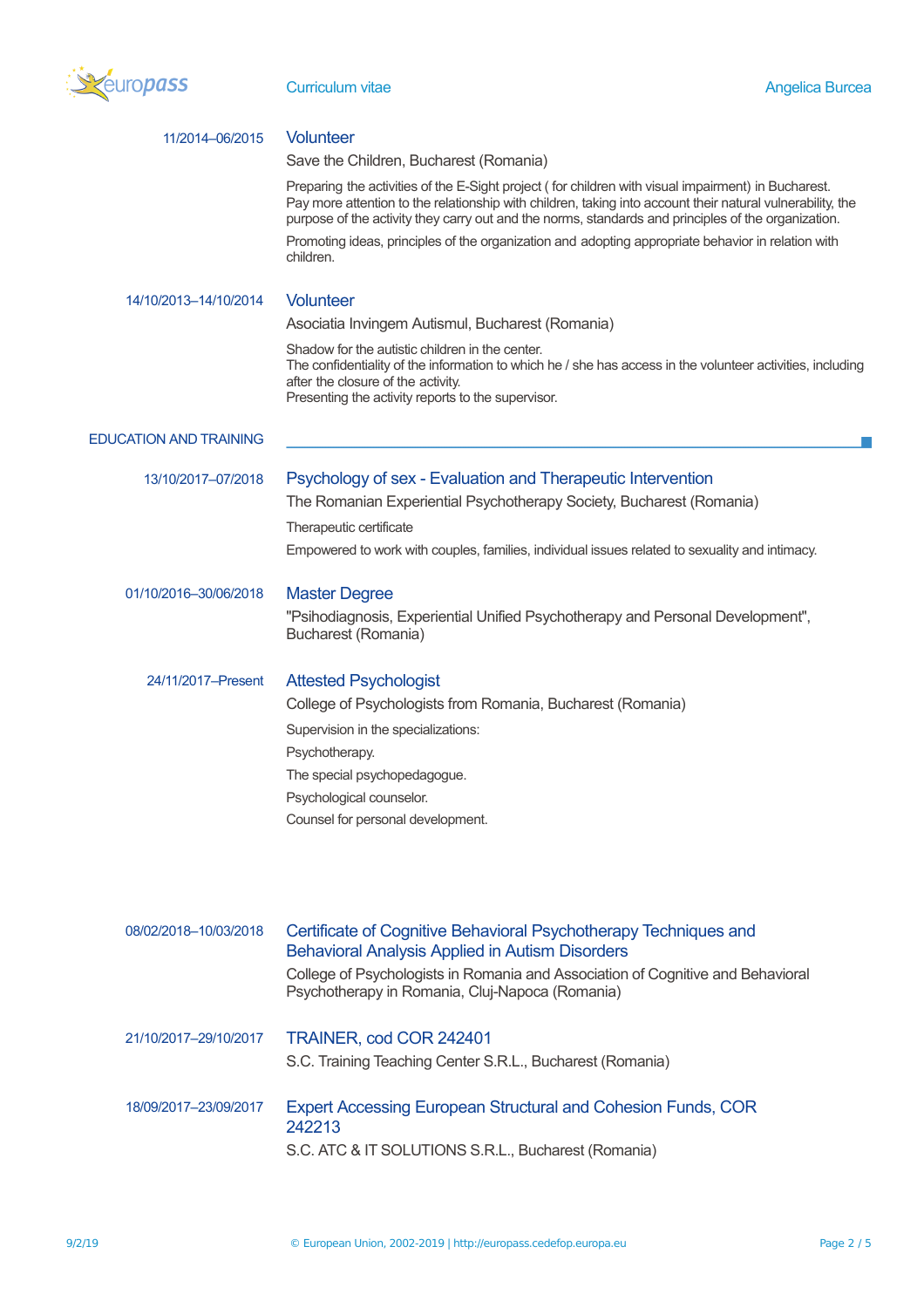

| 04/09/2017-08/09/2017 | <b>ANC Competence Entrepreneurship Certificate</b><br>Asociatia Centrului Suport pentru IMM, Bucharest (Romania)                                                                                                                           |
|-----------------------|--------------------------------------------------------------------------------------------------------------------------------------------------------------------------------------------------------------------------------------------|
| 22/04/2017-29/04/2017 | Youth Exchanges " Get your crayon - colour in tomorrow"                                                                                                                                                                                    |
|                       | Ateities Lyderiu Akademija, Trakai (Lithuania)                                                                                                                                                                                             |
|                       | Concepts from non-formal education, discrimination and how we can in Europe work together and<br>doing a more pleasant place to work and interactive environment.                                                                          |
| 08/12/2016-15/12/2016 | <b>Youthpass - Mobility of Youth Workers</b>                                                                                                                                                                                               |
|                       | Fishbowl Youth, Bodyke, Éire/Ireland                                                                                                                                                                                                       |
|                       | "Be yourself - Pride for youth"                                                                                                                                                                                                            |
|                       | Training about: LGBT concepts, community challenges, about integration and relationship with them<br>in therapy or life.                                                                                                                   |
| 22/11/2016-28/11/2016 | <b>Youthpass - Mobility of Youth Workers</b><br>Breakthrough, Orvelte (Olanda)                                                                                                                                                             |
|                       | "EVolutionS Training for Mentors"                                                                                                                                                                                                          |
|                       | Information in the field of international volunteering; agreements, conventions and support of the EU,<br>as well as the importance of mentoring, plus the necessary skills.                                                               |
| 01/10/2013-30/06/2016 | Bachelor's Degree in Special Psychopedagogy                                                                                                                                                                                                |
|                       | Faculty of Psychology and Educational Sciences, Bucharest (Romania)                                                                                                                                                                        |
| 30/07/2014-2015       | "Definitivat" in educational system                                                                                                                                                                                                        |
|                       | School Inspectorate of Bucharest (Romania)                                                                                                                                                                                                 |
| 17/08/2015-24/08/2015 | <b>Youthpass - Mobility of Youth Workers</b><br>Act Global, Liddington (Marea Britanie)                                                                                                                                                    |
|                       | "Project VI - Visual Impairment"                                                                                                                                                                                                           |
|                       | Information in the area of the needs of people with disabilities, especially sight deficiencies.<br>Notions on how to work, approach in the UK and the world.<br>Outdoor activities with people with visual impairment in varying degrees. |
| 23/06/2014-04/07/2015 | "Everybody Has A Story" - Integration Training and Workshops                                                                                                                                                                               |
|                       | CPE - Center of Partnership and Equality, Bucharest (Romania)                                                                                                                                                                              |
|                       | -forming in prodiversity of education and proinclusion in kindergartens.<br>-forming in the Person Dolls method.<br>-formation in the Life Stories method.<br>-forming in the Sand Game method.                                            |
| 07/04/2015-14/04/2015 | <b>Youthpass - Mobility of Youth Workers</b>                                                                                                                                                                                               |
|                       | Adamastor, Viseu (Portugal)                                                                                                                                                                                                                |
|                       | " Volunteering Today is Employment Tomorrow - EVS"                                                                                                                                                                                         |
|                       | - importance of international volunteering, conditions for accomplishment, development, needs, social<br>involvement.                                                                                                                      |
| 06/02/2015-15/02/2015 | <b>Youthpass - Youth Exchanges</b>                                                                                                                                                                                                         |
|                       | Europejska Fundacja Rozwoju Regionalnego, Cracow (Poland)                                                                                                                                                                                  |
|                       | "Against Stereotypes Together for Europe"                                                                                                                                                                                                  |
|                       |                                                                                                                                                                                                                                            |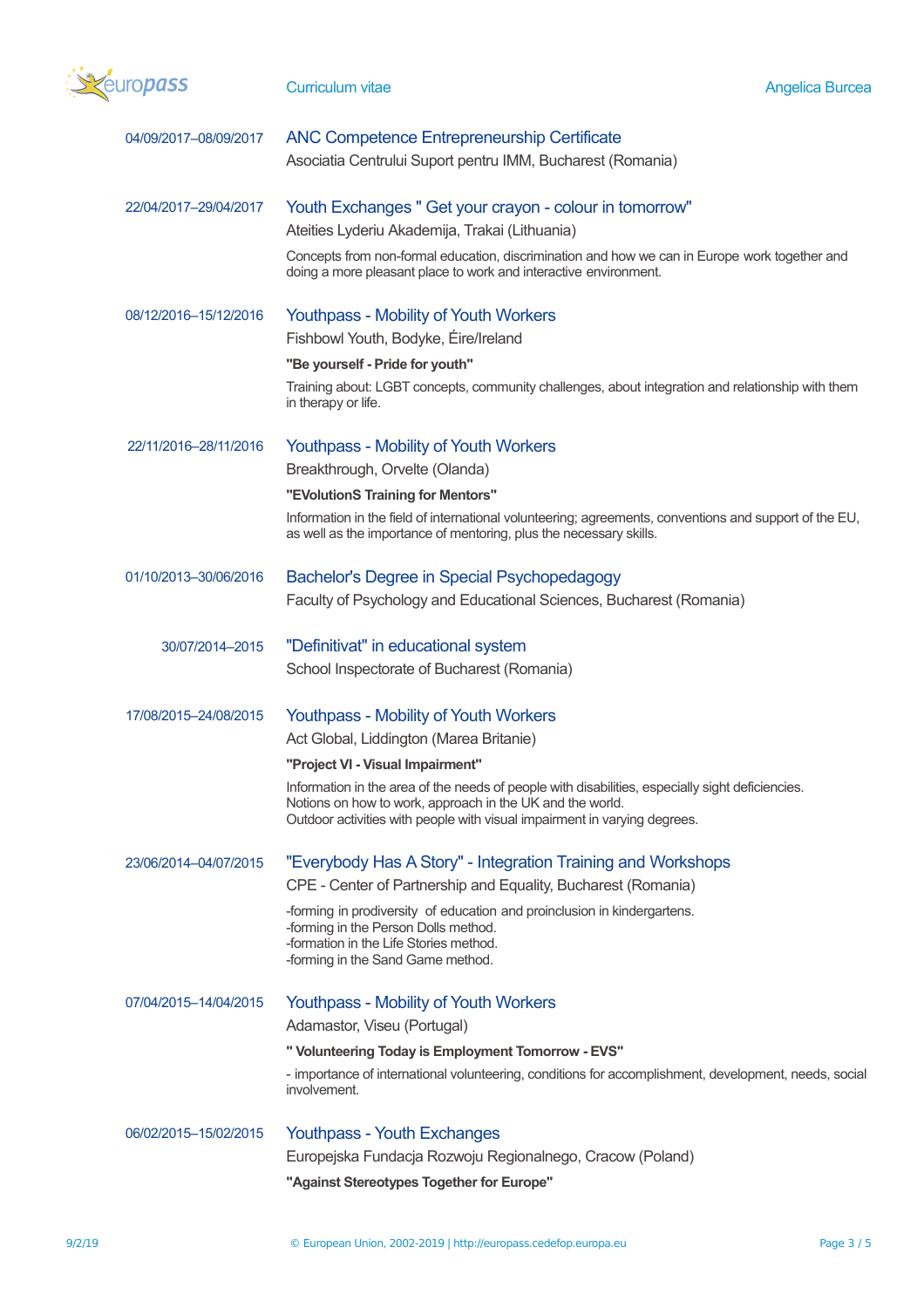

Coworking in an international environment with young people from other 4 European countries on issues of discrimination and prejudice at the level of communities and cultures.

| 30/07/2013-2014                    | <b>Preschool Education Titularization</b><br>School Inspectorate of Bucharest (Romania)                                                                                                                                                                                                                                                                                                                                 |                 |                     |                   |                    |
|------------------------------------|-------------------------------------------------------------------------------------------------------------------------------------------------------------------------------------------------------------------------------------------------------------------------------------------------------------------------------------------------------------------------------------------------------------------------|-----------------|---------------------|-------------------|--------------------|
| 05/06/2014                         | <b>Training "Volunteer Therapy Assistant"</b><br>Asociatia Covorasul Fermecat, Voluntari (Romania)<br>- applied behavioral analysis<br>-developing playing and self-care skills in children with special needs                                                                                                                                                                                                          |                 |                     |                   |                    |
| 20/09/2013-23/09/2013              | Practical course for the integration of children with autism in<br>kindergartens and schools<br>Asociatia Invingem Autismul, Bucharest (Romania)                                                                                                                                                                                                                                                                        |                 |                     |                   |                    |
| 15/09/2009-13/07/2013              | <b>Certified Teacher - Educator</b><br>Colegiul National Elena Cuza, Bucuresti (Romania)                                                                                                                                                                                                                                                                                                                                |                 |                     |                   |                    |
| <b>PERSONAL SKILLS</b>             |                                                                                                                                                                                                                                                                                                                                                                                                                         |                 |                     |                   |                    |
| Foreign language(s)                | <b>UNDERSTANDING</b>                                                                                                                                                                                                                                                                                                                                                                                                    |                 | <b>SPEAKING</b>     |                   | <b>WRITING</b>     |
|                                    | Listening                                                                                                                                                                                                                                                                                                                                                                                                               | Reading         | Spoken interaction  | Spoken production |                    |
| English                            | B <sub>2</sub>                                                                                                                                                                                                                                                                                                                                                                                                          | <b>B1</b>       | <b>B1</b>           | Β1                | <b>B1</b>          |
|                                    | Levels: A1 and A2: Basic user - B1 and B2: Independent user - C1 and C2: Proficient user<br>Common European Framework of Reference for Languages                                                                                                                                                                                                                                                                        |                 |                     |                   |                    |
| <b>Communication skills</b>        | -Very good communication skills due to the experience at the department and trainings on various<br>topics.<br>-Human and expressive communication in front of large crowds (public speaking) due to the series of<br>events and trainings that they constantly support.<br>-Excellent interaction skills with children, acquired in paddling school, didactic career, volunteering,<br>and various workshops for them. |                 |                     |                   |                    |
| Organisational / managerial skills | Leadership and leadership skills as a sales manager.                                                                                                                                                                                                                                                                                                                                                                    |                 |                     |                   |                    |
|                                    | Dean a certificate authorized by ANC on entrepreneurial skills.                                                                                                                                                                                                                                                                                                                                                         |                 |                     |                   |                    |
| <b>Digital skills</b>              | <b>SELF-ASSESSMENT</b>                                                                                                                                                                                                                                                                                                                                                                                                  |                 |                     |                   |                    |
|                                    | Information<br>processing                                                                                                                                                                                                                                                                                                                                                                                               | Communication   | Content<br>creation | <b>Safety</b>     | Problem<br>solving |
|                                    | Proficient user                                                                                                                                                                                                                                                                                                                                                                                                         | Proficient user | Proficient user     | Independent user  | Independent user   |
|                                    | Digital skills - Self-assessment grid                                                                                                                                                                                                                                                                                                                                                                                   |                 |                     |                   |                    |
| <b>ECDL CORE CERTIFICAT</b>        |                                                                                                                                                                                                                                                                                                                                                                                                                         |                 |                     |                   |                    |

**Certificate GOOGLE** "online training of DIGITAL MARKETING" - 25.12.2016.

**Certificate "SOCIAL MEDIA MANAGEMENT"**, supported by the Historical Tourism Association, a project co-funded by the Ministry of Youth and Sport. - 15.10.2017